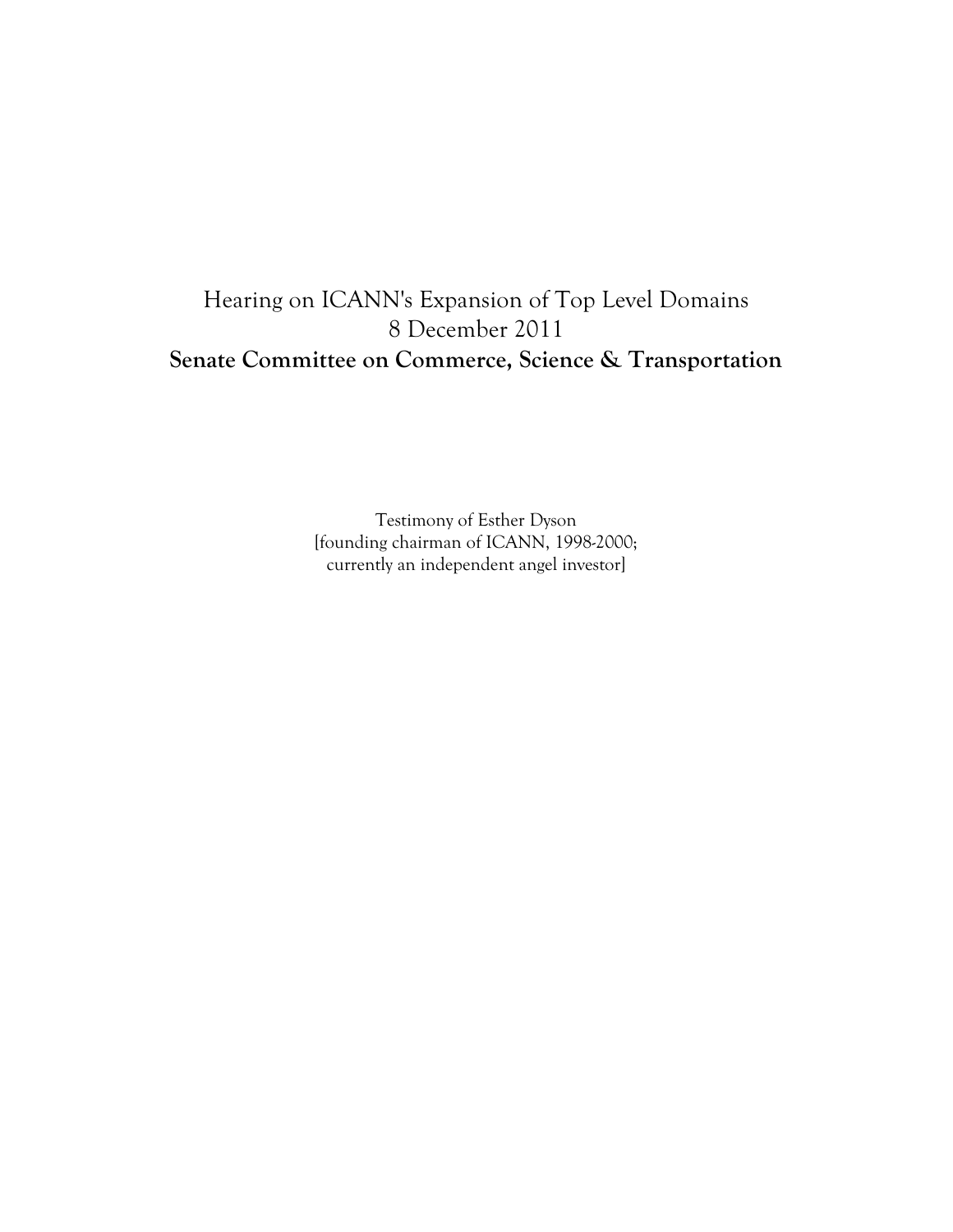Thank you, Chairman Rockefeller, Ranking Member Hutchinson, esteemed Senators, Committee staff and others, for your attention to this important issue. As a private citizen with a variety of affiliations but beholden to no single employer or institution, I am honored to be here today.

My name is Esther Dyson. I assume that I was invited to testify before this Committee primarily because I was the founding chairman of ICANN's board, from its inception in September 1998 until late in 2000. I continued as a member of the ICANN At-Large Advisory Committee for a year or two after that, and subsequently went on with the rest of my life. I am a casual user of domain names; I have a couple registered that I don't use, and then I have owned and used edventure.com since before my ICANN tenure. As an investor, a board member of non-profit and for-profit companies and as a user of the Internet, I do have a substantial interest in freedom of speech and freedom to innovate.

Other than that, I have no particular business interests in the domain name system, and I paid my own way here today. Moreover, unlike most of the public, I have the private resources, the time and the insider knowledge to come here to give you what I hope you will find to be an informed and useful perspective.

I come as a loving critic to improve ICANN, not to bury it.

#### **Some brief history**

When I joined the board of ICANN back in 1998, the majority of its members had almost no experience with the Internet and attempted to serve the interests of a broad public. At the time, our primary mission was to break the monopoly of Network Solutions (which managed .com among other registries), first by separating the functions of registry (which manages the list of names in a particular top-level domain) and registrar (which resells second-level domain names to the public).

We succeeded in that, and we also managed to launch a few new TLDs, including .biz, .info, .museum and .coop. Of those, only .biz and .info have had much success. Separately, a number of creative people – whose initiative I sincerely applaud – made special-purpose TLDs out of country codes (ccTLDs) such as .tv (Tuvalu), .md (Moldova), .ly (Libya) and most recently .co (Colombia).

At the same time, it's fair to say that .com retained its first-mover advantage as by far the leading TLD. Users instinctively type COMPANYNAME.com into their browsers.

I myself was a big fan of the concept of new TLDs. I believed that it would broaden the market, encourage innovation (as with the repurposed ccTLDs I mentioned above)...and besides, why should ICANN enforce artificial scarcity?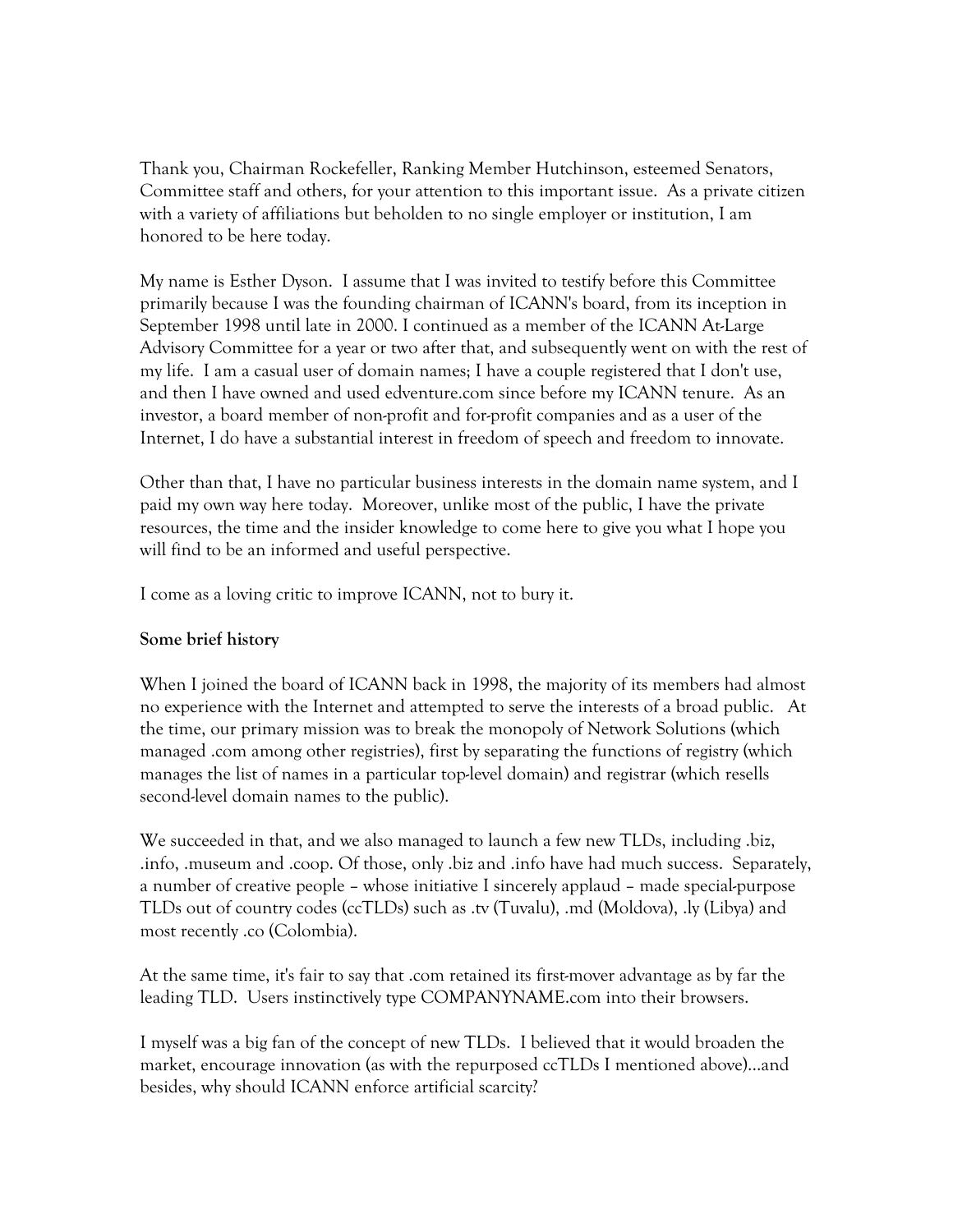But I have since changed my mind. Now I would like to explain why, and finally to suggest some paths forward.

## **Why I changed my mind – Confusing to the public**

After my two-year term as chairman of ICANN expired in 2000, I joined the At-Large Advisory Committee. Our mission was to make sure the voice of the ultimate users – not just the sellers, resellers and buyers of domain names – was heard. That turned out to be an almost impossible task. Naturally enough, normal members of the public did not have the time or interest (or funds) to involve themselves in ICANN's business. Despite numerous attempts, we failed to atttract more than a few thousand people at best to our various meetings, online conversations, requests for comment and the like. Our online message board was mostly painful to read. When I finally resigned from the ALAC, I too found ICANN too removed from my daily interests to pay much attention to its activities.

# **Why I changed my mind – Lack of oversight**

Our premise for new TLDs was that we would select registry managers who would add value to their TLDs and monitor the behavior of their registrars, who would in turn make sure that the registrants followed whatever requirements the registries imposed. In fact, the business overall has become one of sleazy marketing practices, front-running (where registrars or related parties buy names for their own accounts, competing unfairly with their customers) and a high proportion of spammy domains. Unfortunately, the ease and lack of accountability with which someone can buy a domain name has led to a profusion of spam, phishing and other nefarious sites. There's no reason to think the situation would be any better with the next set of new TLDs; there would simply be more of them.

And as the case of .xxx shows, many of the second-level domain-name purchasers who do have honest intentions will probably be more interested in defensive registrations rather than adding value to the system. (One such case is that of Meetup.com, out of whose office I work and on whose board I sit. Meetup has attempted to register Meetup.xxx, but has been told the name has been reserved on the "premium queue" to be auctioned off to the highest bidder. Even more perversely, Meetup cannot even bid at auction for its own trademarked name unless it somehow becomes registered as a member of the "adult community," which is at odds with the very nature of its business and the very reason it sought to reserve the name. Meetup's only remedy ultimately will be to file an expensive and time-consuming trademark lawsuit.)

## **Why I changed my mind – Misallocation of resources**

Our initial assumption was that new TLDs would be relatively cheap. But ICANN's current plan envisions an expensive application process and expensive registrations.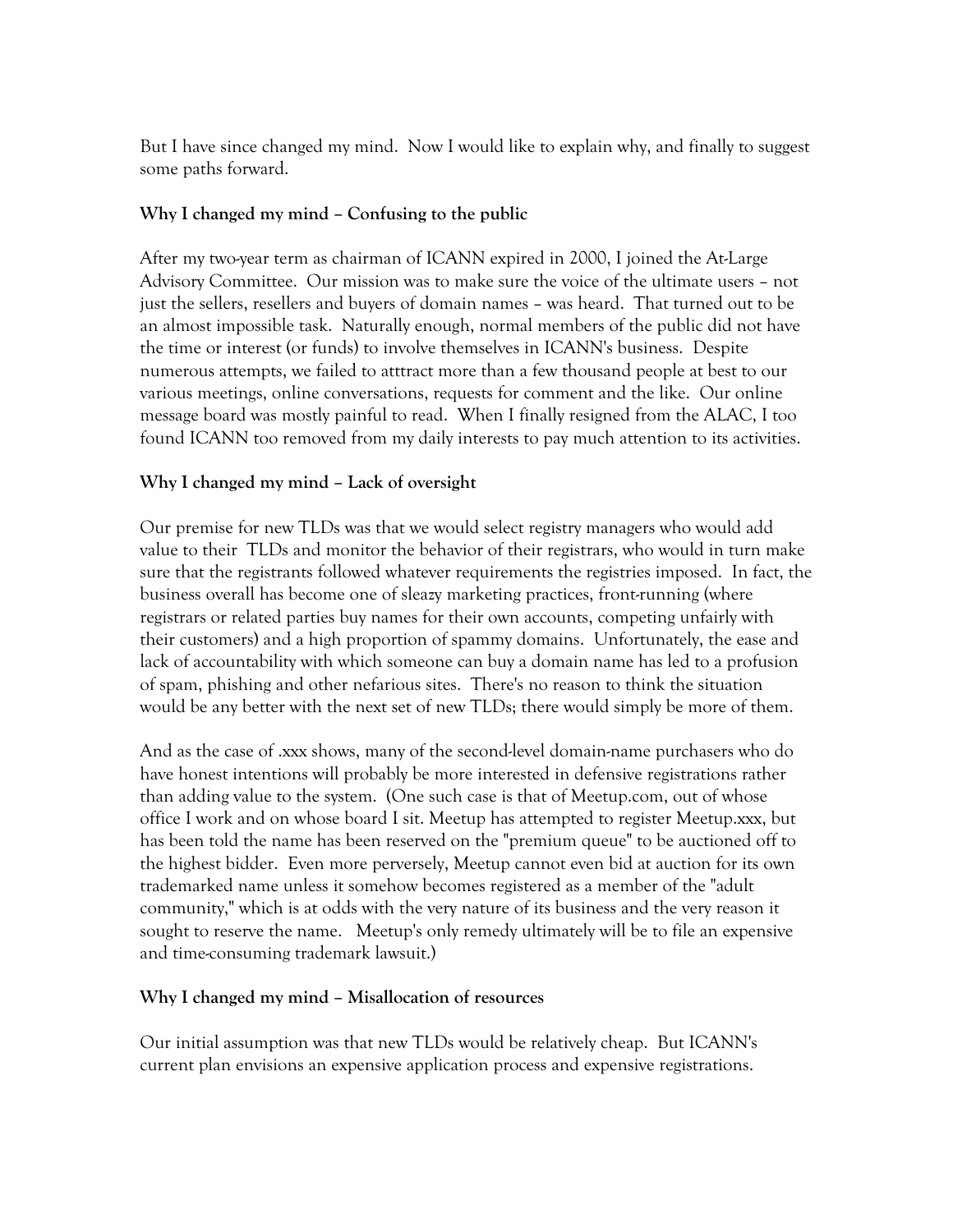The amount of money likely to be spent on these new TLDs - both by new applicants and registrants, and by incumbents protecting their names - is huge, at a time when businesses and consumers are just scraping by. I believe in innovation, but only if it adds value. In this case, most of the new domains would simply add friction.

As with .xxx, where many of the registrants are actually companies who want to make sure their name is *not* used in .xxx, I predict that many or most of the new registrations will be defensive. Marriott.com, for example, works fine; why do they need marriott.hotels except defensively? (Or why do they need to own .marriott?)

The rationale is that there's a shortage of domain names... but actually, there's a shortage of space in people's heads. When you add, for example, .hotel, you are not creating new space; you are carving up the «hotel» space in people's heads into .com and .hotel. So was that Marriott.com or Marriott.hotel? or dyson.com or dyson.hotel? if I decide to rent out my apartment. Consumers will inevitably be confused, and the primary beneficiaries will be Google, trademark lawyers...and of course the registries and registrars.

In short, it's as if you owned a field, and you paid a border guard. Now the border guards want you to pay separately for each little chunk in your field; it's still the same field, but now it's carved into ever-smaller pieces. To use my own small field as an example, the field was originally called edventure.com. Now the new chunks could be labeled edventure.angel, edventure.blog, edventure.nyc, edventure.post, edventure.fin .... and perhaps I'll also be solicited to buy the TLD .edventure so that some educational or editorial group won't get hold of it.

In the end, new domain names are somewhat like derivatives: They add complexity and transactions and lots of rights and obligations without actually creating anything of value.

## **Context: Innovation can happen without new TLDs**

I have heard from people who say that the new TLDs will lead to great innovation. I once thought so too. I had visions of .fin for For example, there are people who want to launch .eco and .green as the foundation of a «green» marketing campaign that would purportedly do untold good for the world at large. But what's wrong with edventure.com/green?

Meanwhile, there is innovation in namespaces, but it comes with overall innovation. One of the best and simplest examples I can think of is twitter, where I am @edyson or http://twitter.com/#!/edyson - a fine use of an *existing* TLD.

## **Remedies ....**

Of course, my task here does not end with complaining. What should be done? First of all, it is not the role of Congress to tell ICANN what to do. ICANN is accountable to the worldwide public, not to the US Government (except through one limited contract). But